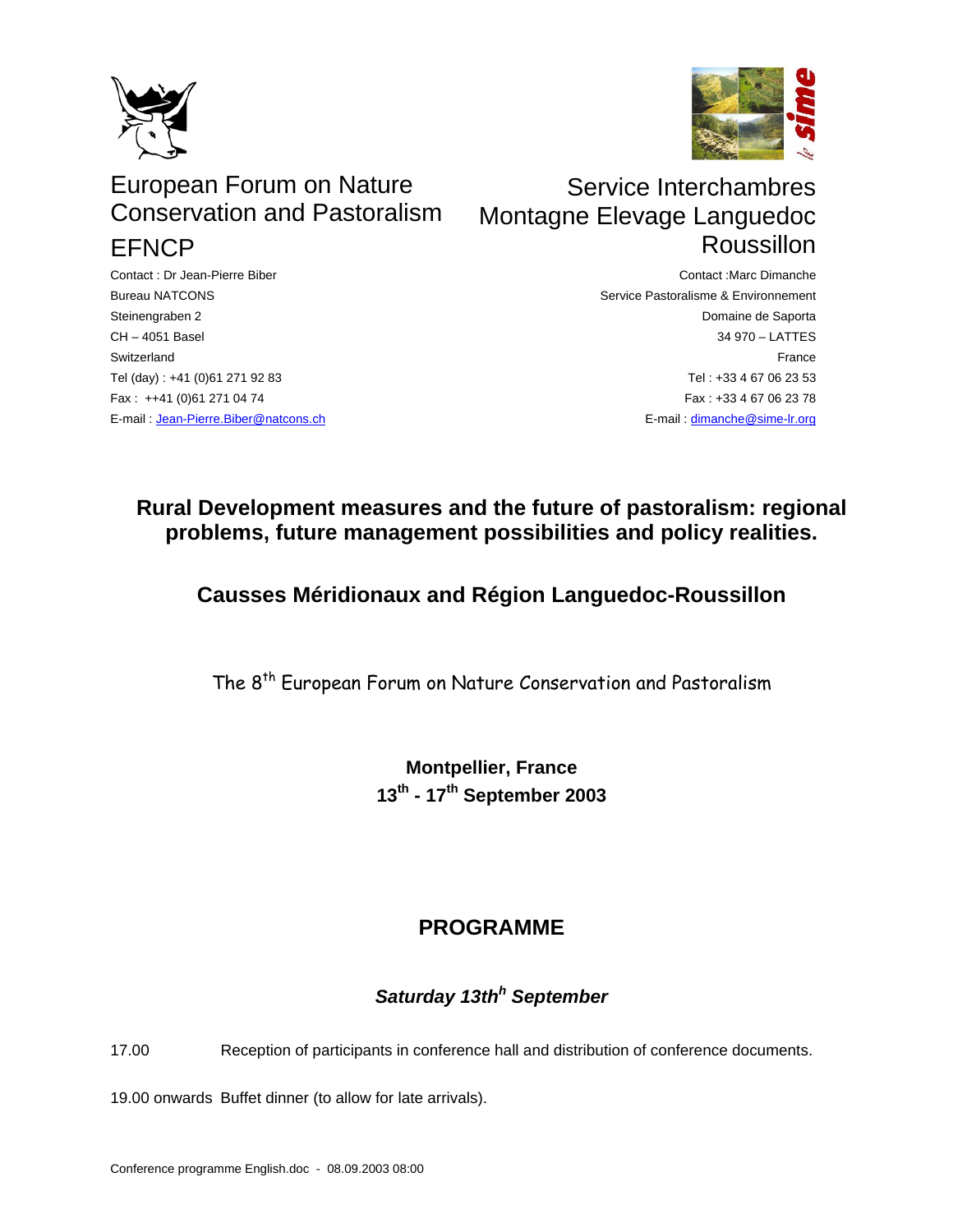#### *Sunday 14th September*

#### **SESSION 1 Farm visits – to stock breeding areas on the southern Causses**

- 08.30 Departure with the buses.
- 08.45 Logistics of the field visits and links with the rest of the Conference provided on coaches.
- 09.00 Information provided on coaches on " The Causses Méridionaux, their farming and wildlife *SIME & Chambres Agriculture, France".*
- 09.30 Guided by facilitators and the farmers, visits to a sheep farm (transhumant), a milk sheep farm (Roquefort cheese), mixed suckler cow/horse farm. The field visits will also show sites with MAEs (agro environment measures) or on operations developed under LIFE and LEADER.
- 11.30 Meeting at communal house in le Caylar, Causse du Larzac. Sustainable development of southern Causses by A.C.M *"Association des Causses méridionaux".*
- 12.30 Buffet at communal house of le Caylar.
- 14.00 Continuation of farm visits on Causse du Larzac. Visits to a transhumant sheep farm and to a sedentary sheep farm.

Causse de Campestre et Luc: Visit to a Roquefort milk sheep farm and to a suckling cattle – horse farm with reception at the farm.

- 19.00 Conference reassembles at dinner venue on the Causse de Blandas (Jurade).
- 19.30 Dinner.
- 22.0 Return to Montpellier (buses leaving in stages).

#### *Monday 15th September*

#### **SESSION 2 Ecological value and farming dynamics in the Region Languedoc Roussillon**

- Chairperson: Marc Dimanche
- 08.45 Introduction to the  $8<sup>th</sup>$  Forum and an outline of the aims of the meeting. Ole Ostermann, EFNCP, France.
- 09.00 History of pastoralism on the Causses: Jacques Lepart, C.N.R.S. Montpellier, France.
- 09.30 LIFE Pastoralism project Languedoc Roussillon: Daniel Petit, A.M.E., France.
- 10.00 CADs (contrats d'agriculture durable): Jean-Yves Bechler, D.G.F.A.R. Ministère de l'Agriculture, France.
- 10.30 Coffee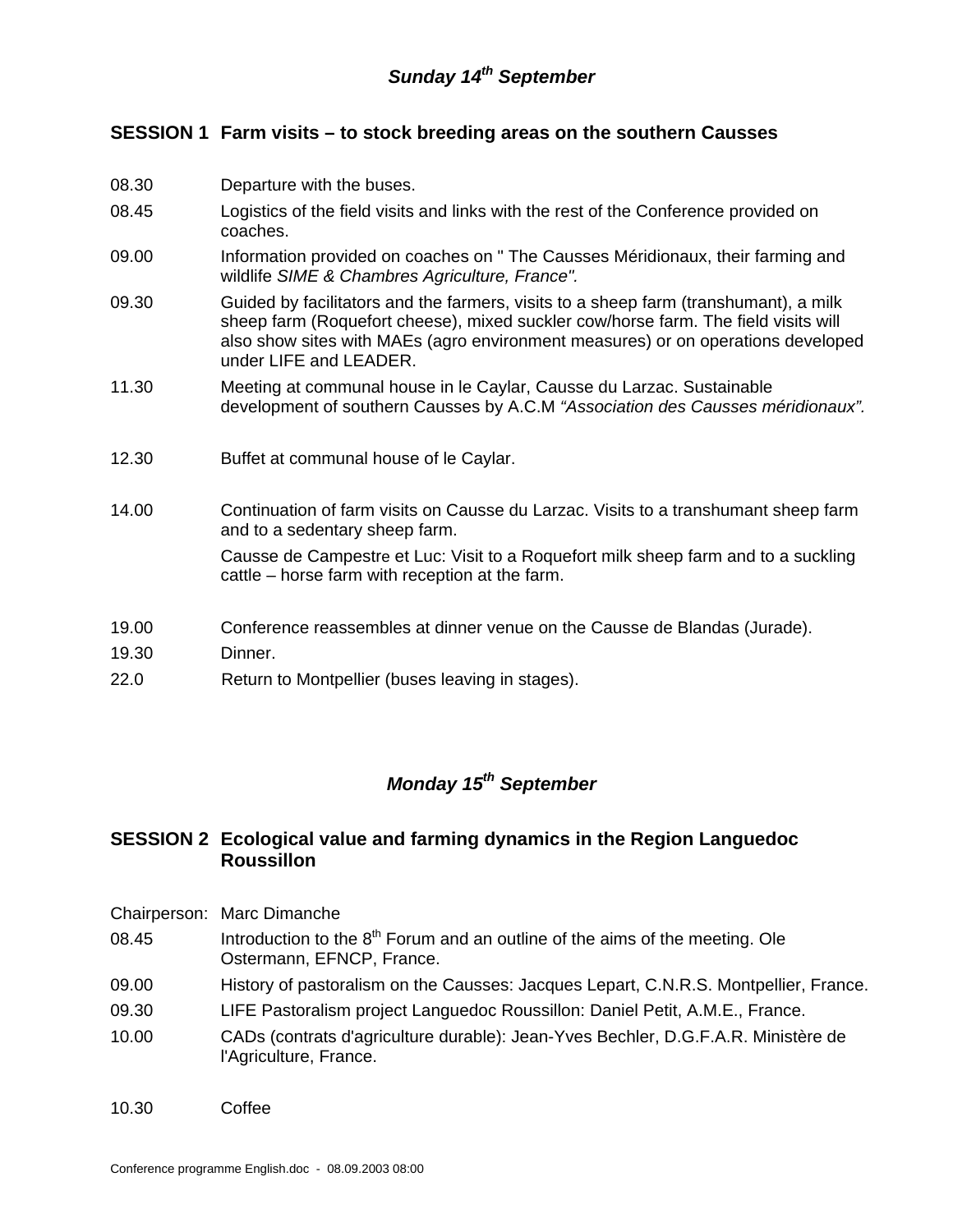|       | Chairperson: Jean-Pierre Biber                                                                                                         |
|-------|----------------------------------------------------------------------------------------------------------------------------------------|
| 11.00 | Natura 2000 in Languedoc-Roussillon: Jean-Pierre Arnaud, DIREN Montpellier,<br>France.                                                 |
| 11.30 | Pastoral breeding systems in southern France: Lucien Pagès, Marc Dimanche,<br>Edmond Tchakérian, SIME & Institut de l'Elevage, France. |
| 12.00 | General Discussion (to raise the wider questions).                                                                                     |
| 12.30 | Lunch                                                                                                                                  |

#### **SESSION 3 Using European Limestone and Karst areas as examples of High Nature Value landscapes associated with pastoralism.**

|                 | Chairperson: Davy McCracken                                                                                                                                                 |
|-----------------|-----------------------------------------------------------------------------------------------------------------------------------------------------------------------------|
| 14.30           | Karst grasslands of the Northern Adriatic: vegetation history, patterns and dynamics,<br>management and nature conservation: Mitja Kaligaric, University Maribor, Slovenia. |
| 15.00           | Case study from Oland, Sweden: Tommy Knutsson, WWF Sweden.                                                                                                                  |
| 15.30           | Case study from Central and Eastern Europe: Gabor Figerczky, WWF Hungary                                                                                                    |
| 16.00           | Coffee                                                                                                                                                                      |
| Chairperson: NN |                                                                                                                                                                             |
| 16.30           | Proposals for a conservation strategy for dry grasslands in France: Francis Muller,<br>Fédération des conservatoires d'espaces naturels, France.                            |
| 17.00           | Trends in farm management in the Burren, Ireland: Brendan Dunford, Burrenbeo,<br>Ireland.                                                                                   |
| 17.30           | General discussion.                                                                                                                                                         |
| 18.00           | End                                                                                                                                                                         |
| 19.00           | Reception in poster area                                                                                                                                                    |
| 20.00           | <b>Conference Dinner</b>                                                                                                                                                    |

## *Tuesday 16th September*

#### **SESSION 4 The Policy Arena and High Nature Value (HNV) Farmland**

Chairperson: Berien Elbersen

09.00 The Colin Tubbs Memorial Lecture.